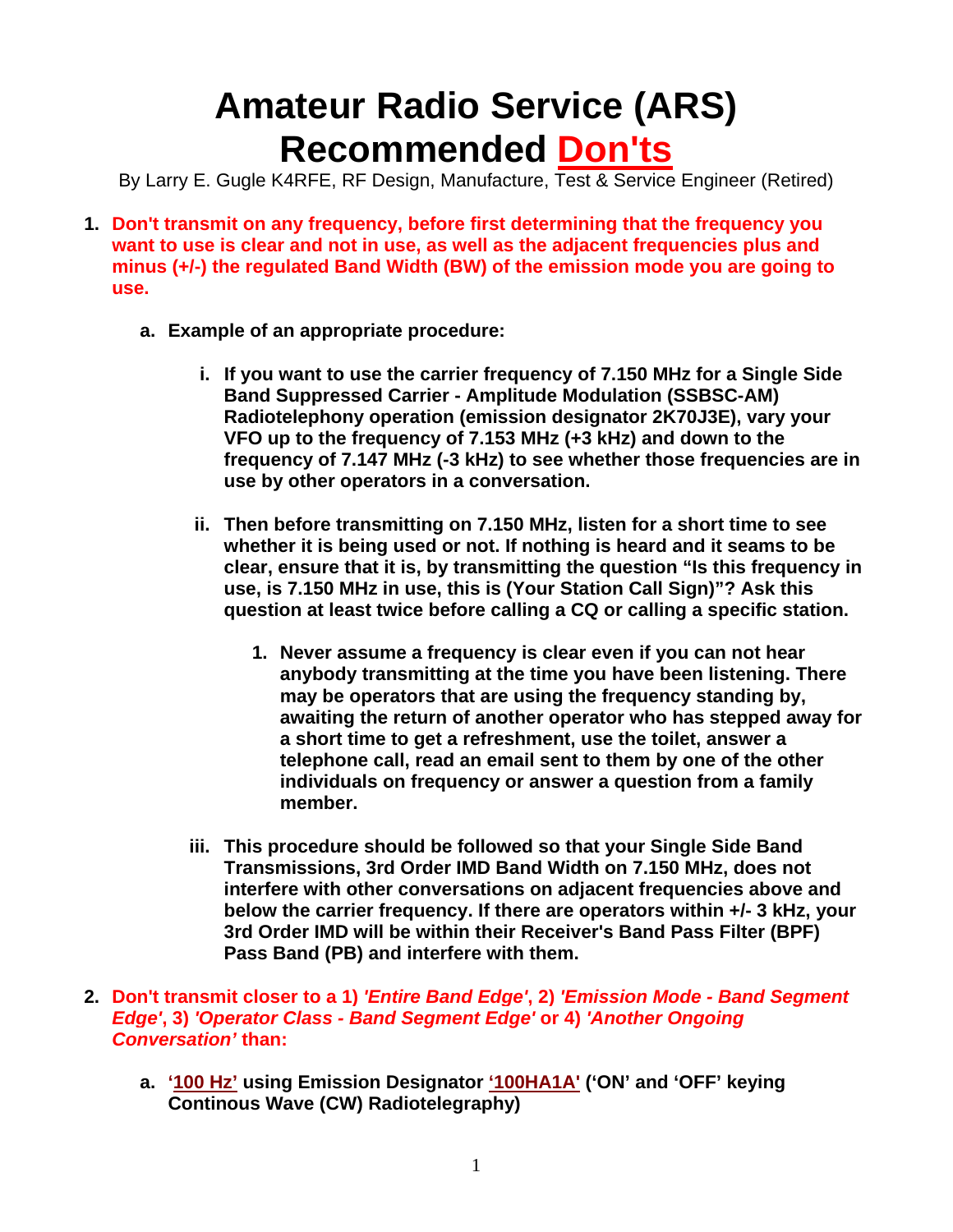- **b. '2.7 KHz' using Emission Designator '2K70J3E' (Single Side Band Suppressed Carrier - Amplitude Modulation (SSBSC-AM) Radiotelephony)**
- **c. '6 KHz' using Emission Designator '6K00A3E' (Double Side Band Full Carrier Amplitude Modulation (DSBFC-AM) Radiotelephony)**
- **d. '16 KHz' using Emission Designator '16K0F3E' (Frequency Modulation (FM) Radiotelephony)**
- **e. '16 kHz' using Emission Designator '16K0G3E', (Phase Modulation (PM) Radiotelephony)**
- **3. Don't interrupt an ongoing 'Private Conversation', on Radiotelephony (Voice) or Radiotelegraphy (Continous Wave = CW) unless you have politely requested permission to join the conversation.**
	- **a. If you are not a part of a conversation between individuals currently using the frequency and would like to join, just give your** *"call sign"* **between their transmissions and wait to be recognized.**
	- **b. If one of the operators using the frequency recognizes your transmission, it doesn't mean that they have invited you to join the conversation, it only means that they have heard you and recognized your transmission. Don't just start talking once you're recognized, be courteous and ask if you may join the 'Private Conversation'. And by-the-way it is a 'Private Conversation' even though it is being conducted in a public forum.** 
		- **i. Interrupting an ongoing 'Private Conversation', is extremely rude, whether you do it 'In-Person' or 'Over-The-Air by Radio Transmission'.**
	- **c. If your are invited to join the conversation ensure your comments have something to contribute to the current topic being discussed. It is especially rude to make a transmission and change the subject.**
- **4. Don't interrupt an ongoing 'Private Conversation' on Radiotelephony (Voice) or Radiotelegraphy (Continous Wave = CW), with any "Unsolicited Comment" about the topic being discussed, either with a legal identified or illegal unidentified transmission.** 
	- **a. Interrupting an ongoing 'Private Conversation' with any 'Unsolicited Comment', is extremely rude, whether you do it 'In-Person' or 'Over-The-Air' by Radio transmission.**
	- **b. If you make any 'Unsolicited Comment', without identifying your Primary Station Call Sign, either at the end of your transmission or within 10 minutes after your transmission, fits into the category of an "illegal" transmission.**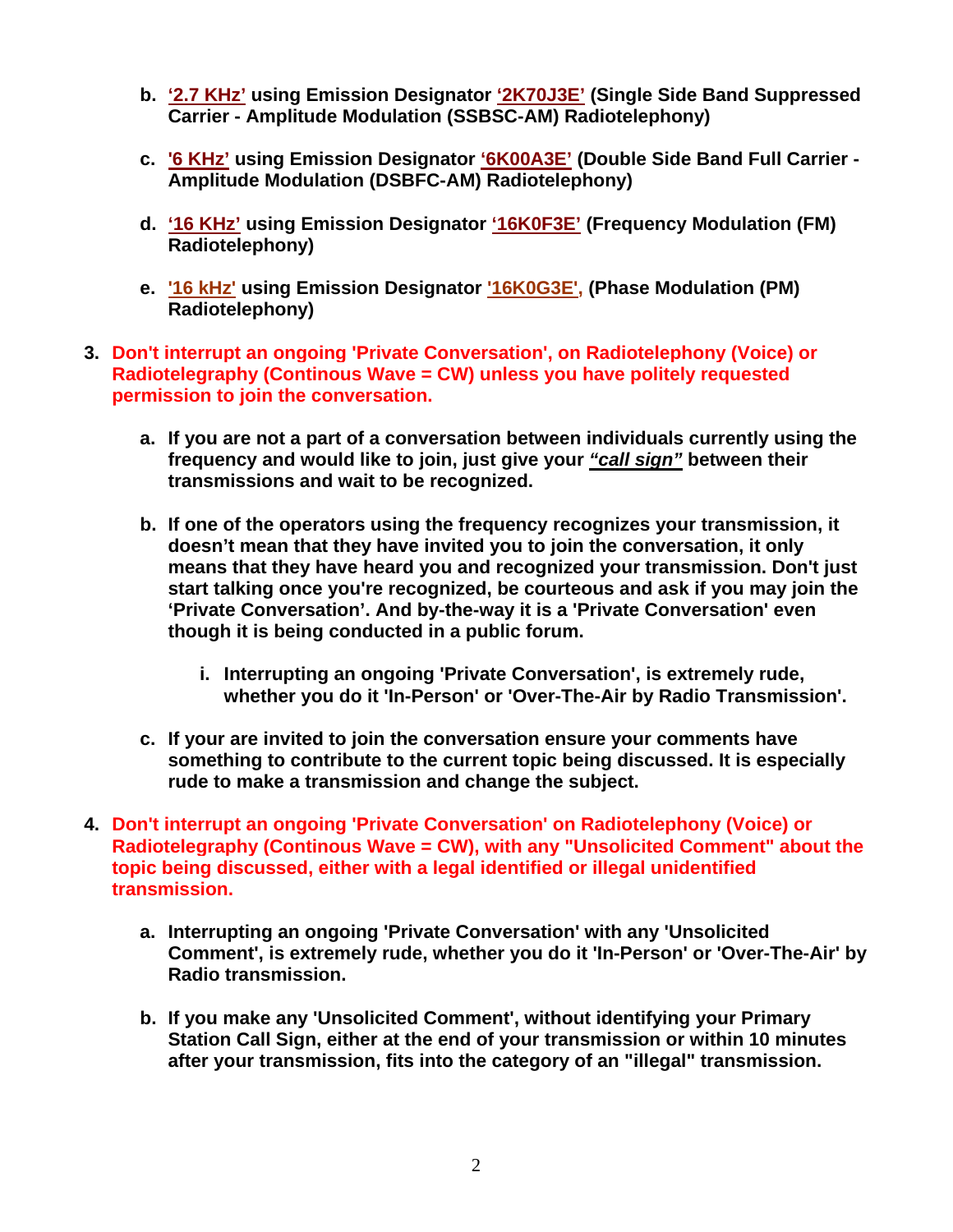- **5. Don't interrupt or ask to join an ongoing 'Private Conversation' on Radiotelephony (Voice) or Radiotelegraphy (Continous Wave = CW) unless you can hear the majority if not all of the participants.**
	- **a. The reason you should do this is because, it is discourteous and unfair to the individuals currently involved in the conversation, who will not be able to hear your comments.**
	- **b. The best procedure to determine whether you can hear all individuals involved in the conversation, is to listen for a few minutes and write down the Call Signs of the Stations currently on frequency.**
- **6. Don't use the words "break" or "contact" when wanting to join an ongoing 'Private Conversation' on Radiotelephony (Voice).**
	- **a. If you are not a part of the conversation between the individuals currently using the frequency and would like to join, give your** *"call sign"* **between their transmissions and wait to be recognized.**
	- **b. Don't use the words** *"break"***, which when used as a verb means, "interrupt", it does not mean, "I want to join the conversation".**
	- **c. Don't use the word** *"contact"***, which when used as a verb means "communicate with", it does not mean, "I want to join the conversation".**
	- **d. If however you have an "Emergency" or other "Urgent" situation, use the words "break-break" to "interrupt".**
- **7. Don't use Radiotelegraphy (Continuous Wave = CW) 'Q-Signals', such as QRT, QRZ, QSL, QSY, QTH and 'Numbers' such as 73 or 88 using Radiotelephony (Voice) Communications.**
	- **a. Use normal 'Plain Language Words' or Radiotelephony 'Prowords'.** 
		- **i.** *'Q-Signals'* **and** *'Numerical'* **abbreviations were developed for 'brevity' reasons and are appropriate when using the International Morse Code Radiotelegraphy 'On and Off' Keying Continous Wave (CW) mode operations.**
		- **ii. They were not developed and are not appropriate using Radiotelephony (Voice) mode operations such as Dual Side Band Full Carrier - Amplitude Modulation (DSBFC-AM), Single Side Band Suppressed Carrier - Amplitude Modulation (SSBSC-AM), or Frequency Modulation (FM).**
	- **b. Some examples of 'Q-Signals'** *not appropriae to use* **are listed as follows;**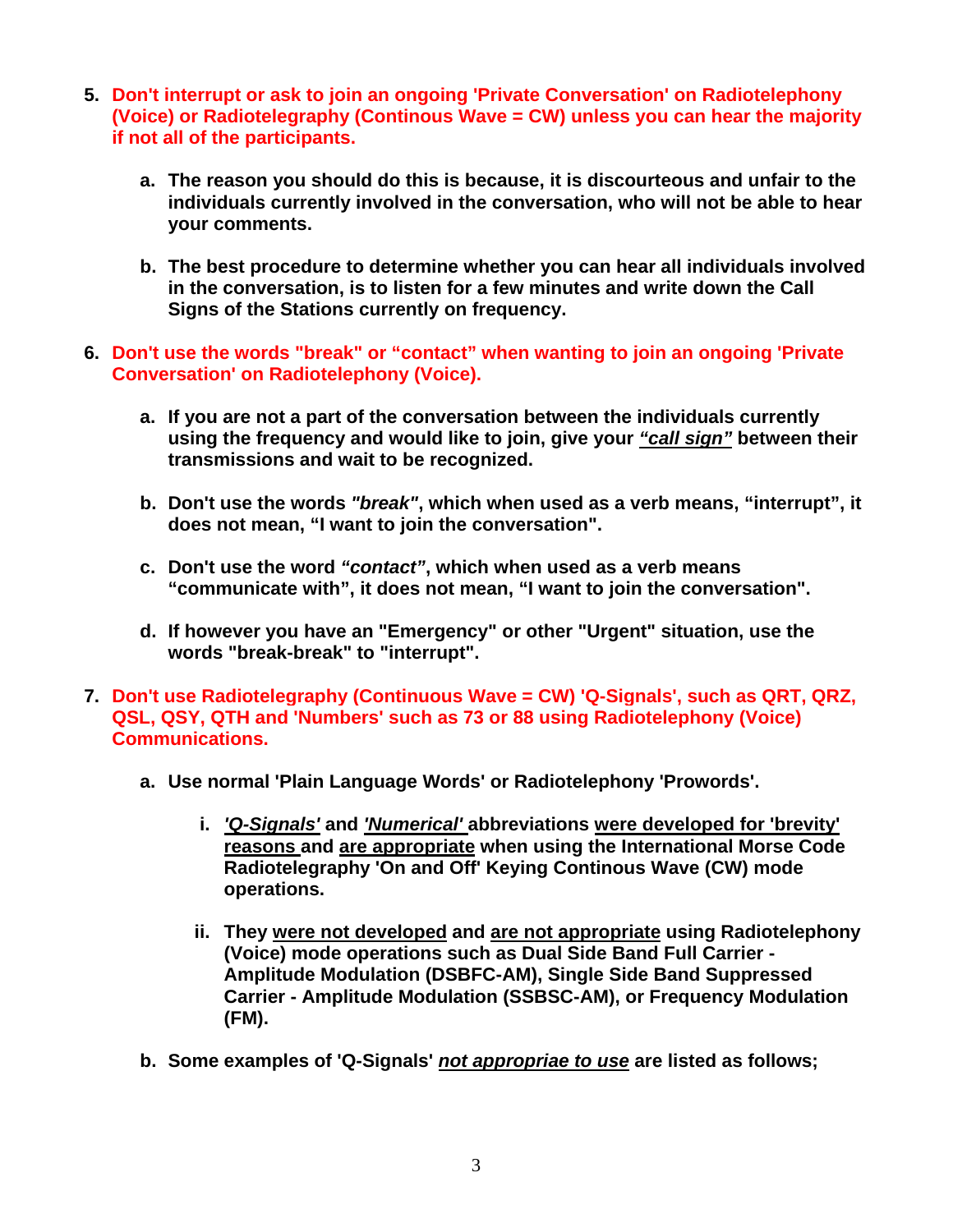- **i. Don't say by voice the CW Q-Signal "QRT?" in interrogative form which means: "Shall I stop sending?" or in declarative form which means: "Stop sending."**
- **ii. Don't say by voice the CW Q-Signal "QRZ?" in interrogative form which means: "Who is calling me?" or in declarative form which means: "You are being called by \_\_\_."**
- **iii. Don't say by voice the CW Q-Signal "QSL?" in interrogative form which means: "I acknowledge receipt" or in declarative form which means: "Can you acknowledge receipt?".**
- **iv. Don't say by voice the CW Q-Signal "QSY?" in interrogative form which means: "Shall I change to another frequency?" in declarative form which means: "Change to another frequency."**
- **v. Don't say by voice the CW Q-Signal "QTH?" in interrogative form which means: "What is your location?" or in declarative form which means: "My location is \_\_\_."**
- **vi. Don't say by voice the CW Number Code "73" in declarative form which means: "Best Regards".**
- **vii. Don't say by voice the CW Number Code "88" in declarative form which means: "Hugs and Kisses".**
- **8. Don't use an Active Load to** *'Tune and Load' 'Over-The-Air'* **any Transmitter with an 'Electron Tube RF Power Amplifier (RFPA) Stage',** *or* **any 'Inline External Electron Tube RF Power Amplifier (RFPA)' placed inline after the Transmitter.**
	- **a. Use a 50-Ohm 'Dummy Load' to 'Tune and Load' any Transmitter** *and/or* **Inline External RFPA which use Electron Tubes, and have a "Pi" or "Pi-L" configured Output Coupling Low Pass Filter (LPF) Network.**
	- **b. Once the Transmitter and if used any Inline External RFPA tuning is completed using a Dummy Load, place any Inline External RFPA in 'standby' mode.**
	- **c. Use an Impedance Matching Network (IMN) placed inline after the Transmitter**  *and/or* **after the Inline External RFPA, and tune with the lowest output power possible, for a Impedance (Z) match between the IMN input Impedance (Z) of 50 ohms to the 'Complex' Impedance (Z) of the Active Antenna RF Feed Line connected at the IMN output.** 
		- **i.** *An IMN is also referred to as an 'Antenna Coupler', 'Antenna System Coupler', 'Antenna Tuner', 'Antenna System Tuner', 'Transmatch' or just 'Tuner'.*
		- **ii. When matching the Impedance (Z) that is connected to an IMN output, use the lowest output power available from the Transmitter.**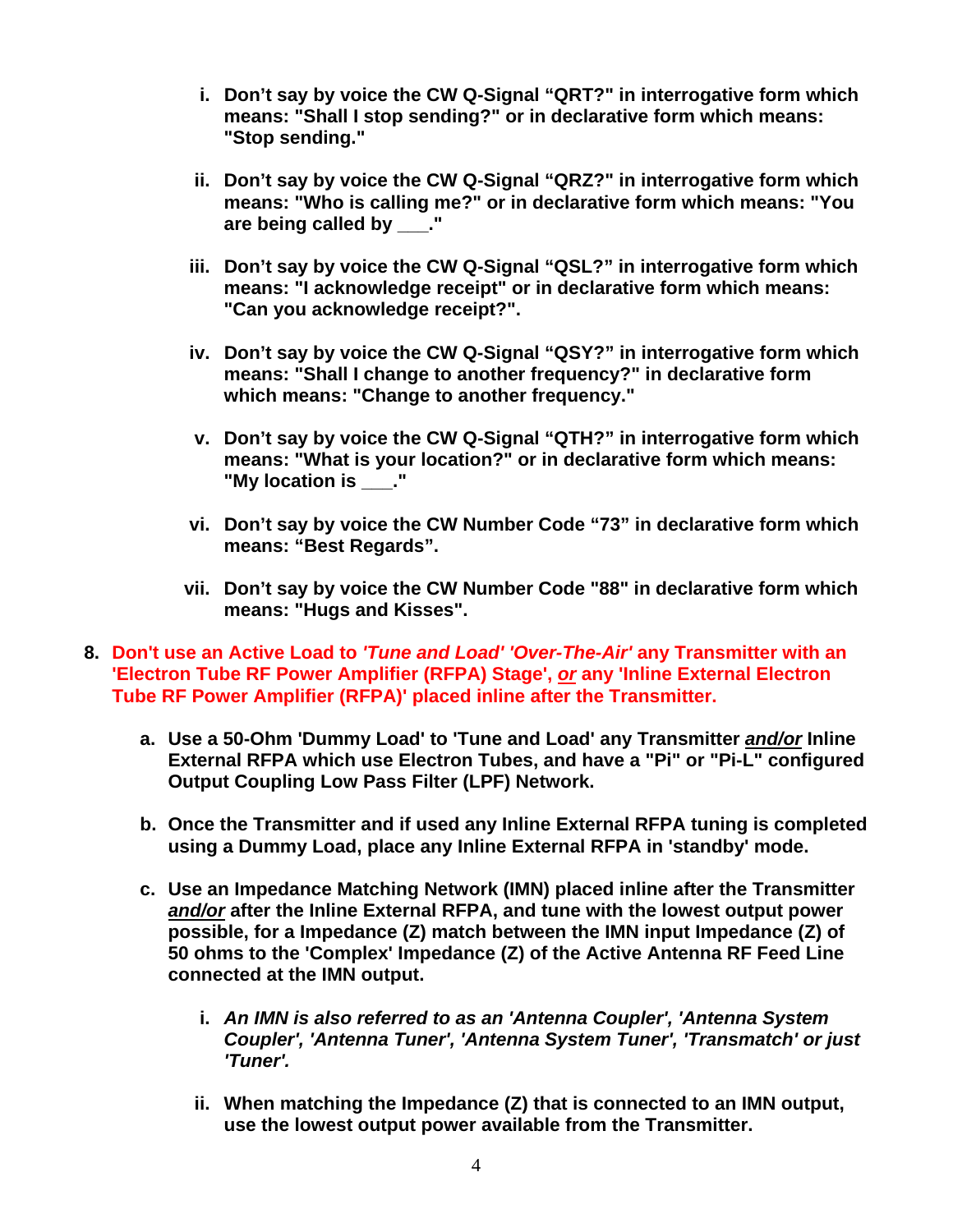- **d. Once the appropriate IMN Impedance (Z) matching is completed, increase the Transmitters output power to the desired level and turn on any Inline External RFPA if used and switch to the Active Load for communications.**
- **9. Don't knowingly interfere with an ongoing Conversation on Radiotelephony (Voice) or Radiotelegraphy (Continous Wave = CW) just because you are working a 'DX Station' or 'Operating in a Contest', especially using split frequencies. (Note: Refer to numbers 1 and 2 above)!**
- **10. Don't operate in any fashion that is not in keeping with Good Amateur Practice.**

## **Amateur Radio Service (ARS) Recommended Do's**

- **1. Develop good operating practices. Set an example for other operators and you will be doing your part in helping insure the continuance of our long and proud tradition of self-regulation.** 
	- **a. A good operating guide to follow is "The Amateur Radio Service Operator's Code" written in 1928 by W9EEA Paul M. Segal.**
	- **b. If you are a repeater user, here is a URL of a professional sounding radio announcer (Mr. Bill Hamilton) giving a narration of good repeater operating practices / procedures. Information courtesy of W8RXX John Perone. http://www.repeater-builder.com/repeaterisms/repeaterisms.html**
- **2. Set a good example especially for Short Wave Listeners (SWL) who may be thinking about becoming an Amateur Radio Service Operator.**
- **3. Try to keep track of everyone involved in the Conversation on Radiotelephony (Voice) or Radiotelegraphy (Continous Wave = CW).** 
	- **a. Hopefully someone has assumed the role of "traffic director" to make sure everyone has a chance to contribute to the discussion. If not, don't hesitate to do it yourself.**
- **4. When involved in a 'round-table' style Conversation on Radiotelephony (Voice) or Radiotelegraphy (Continous Wave = CW), make it clear at the end of each transmission which station is expected to transmit next.**
- **5. Always be polite regardless of the circumstances.** 
	- **a. If not, avoid transmitting.**